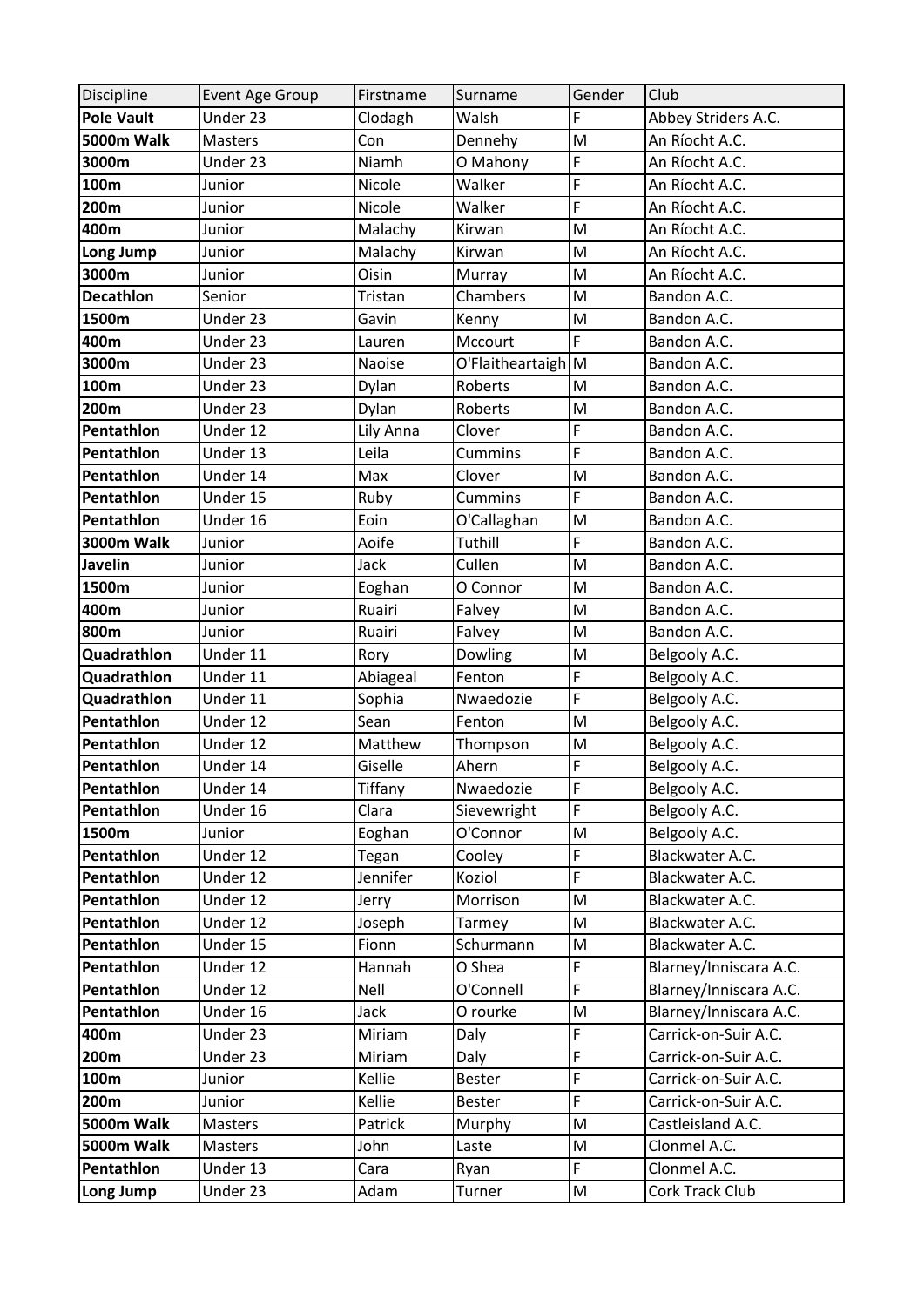| Discipline                | Event Age Group | Firstname | Surname       | Gender | Club                    |
|---------------------------|-----------------|-----------|---------------|--------|-------------------------|
| Pentathlon                | <b>VET 45</b>   | Dympna    | Mc Sweeney    | F      | Doheny A.C.             |
| 400m                      | Junior          | Maeve     | O'Neill       | F      | Doheny A.C.             |
| 200m                      | Junior          | Maeve     | O'Neill       | F      | Doheny A.C.             |
| 800m                      | Junior          | Maeve     | O'Neill       | F      | Doheny A.C.             |
| Pentathlon                | Under 12        | Robert    | Purtill       | M      | Dooneen A.C.            |
| Pentathlon                | Under 14        | Emer      | Purtill       | F      | Dooneen A.C.            |
| Pentathlon                | Under 15        | Maeve     | Purtill       | F      | Dooneen A.C.            |
| Pentathlon                | Under 16        | Orla      | O Shaughnessy | F      | Dooneen A.C.            |
| 100m                      | Junior          | Angel     | Alfred        | F      | Dooneen A.C.            |
| Shotput                   | Junior          | Angel     | Alfred        | F      | Dooneen A.C.            |
| <b>Javelin</b>            | Junior          | Angel     | Alfred        | F      | Dooneen A.C.            |
| 100m Hurdles              | Junior          | Leagh     | Moloney       | F      | Dooneen A.C.            |
| Long Jump                 | Junior          | Leagh     | Moloney       | F      | Dooneen A.C.            |
| 400m                      | Junior          | Victoria  | Amiadamen     | F      | Dooneen A.C.            |
| 400m Hurdles              | Junior          | Victoria  | Amiadamen     | F      | Dooneen A.C.            |
| 100m                      | Junior          | Debbie    | Lawal         | F      | Dooneen A.C.            |
| 200m                      | Junior          | Debbie    | Lawal         | F      | Dooneen A.C.            |
| 800m                      | Junior          | Sarah     | Hosey         | F      | Dooneen A.C.            |
| 1500m                     | Junior          | Anna      | Towns         | F      | Durrus A.C.             |
| 1500m                     | Junior          | Sean      | Lawton        | M      | Durrus A.C.             |
| 1500m                     | Junior          | Aoibheann | Lawton        | F      | Durrus A.C.             |
| 1500m                     | Under 23        | Sophie    | Moroney       | F      | Emerald A.C.            |
| 800m                      | Under 23        | Rory      | Prendeville   | M      | Emerald A.C.            |
| <b>Discus</b>             | Under 23        | Ciara     | Sheehy        | F      | Emerald A.C.            |
| Shotput                   | Under 23        | Ciara     | Sheehy        | F      | Emerald A.C.            |
| Weight for Dista Under 23 |                 | Ciara     | Sheehy        | F      | Emerald A.C.            |
| Pentathlon                | Under 14        | Josh      | Devlin        | M      | Emerald A.C.            |
| 800m                      | Junior          | Nathan    | Sheehy Cremin | M      | Emerald A.C.            |
| Quadrathlon               | <b>VET 55</b>   | Johnny    | Murphy        | M      | Ennis Track A.C.        |
| 3000m                     | Under 23        | Laura     | Healy         | F      | Ennis Track A.C.        |
| 800m                      | Under 23        | Eanna     | Mc Elroy      | M      | Ennis Track A.C.        |
| Pentathlon                | Under 12        | Adam      | Rochford      | M      | Ennis Track A.C.        |
| Pentathlon                | Under 13        | Aisling   | Kelly         | F      | Ennis Track A.C.        |
| Pentathlon                | Under 14        | Ryan      | Kelly         | M      | Ennis Track A.C.        |
| Pentathlon                | Under 14        | Cara      | Lawlor        | F      | Ennis Track A.C.        |
| Pentathlon                | Under 15        | Maebh     | Kelly         | F      | Ennis Track A.C.        |
| 1500m                     | Junior          | Niall     | Murphy        | M      | Ennis Track A.C.        |
| 800m                      | Junior          | Colin     | Ryan          | M      | Ennis Track A.C.        |
| <b>Triple Jump</b>        | Junior          | David     | Onwudiwe      | M      | Ennis Track A.C.        |
| Pentathlon                | Under 12        | Michael   | Quirke        | M      | Fanahan Mc Sweeney A.C. |
| Pentathlon                | Under 13        | Sean      | Riordan       | M      | Fanahan Mc Sweeney A.C. |
| Pentathlon                | Under 13        | David     | Towey Jnr.    | M      | Fanahan Mc Sweeney A.C. |
| <b>High Jump</b>          | Under 23        | Kylie     | Heinen        | F      | Ferrybank A.C.          |
| Quadrathlon               | Under 11        | Siofra    | Moloney       | F      | Ferrybank A.C.          |
| Pentathlon                | Under 12        | Ali       | Lennon        | F      | Ferrybank A.C.          |
| Pentathlon                | Under 13        | Emily     | Power         | F      | Ferrybank A.C.          |
| Pentathlon                | Under 13        | Scott     | Windle        | M      | Ferrybank A.C.          |
| Pentathlon                | Under 14        | Lily      | Corbett       | F      | Ferrybank A.C.          |
| Pentathlon                | Under 14        | Cora      | Miller        | F      | Ferrybank A.C.          |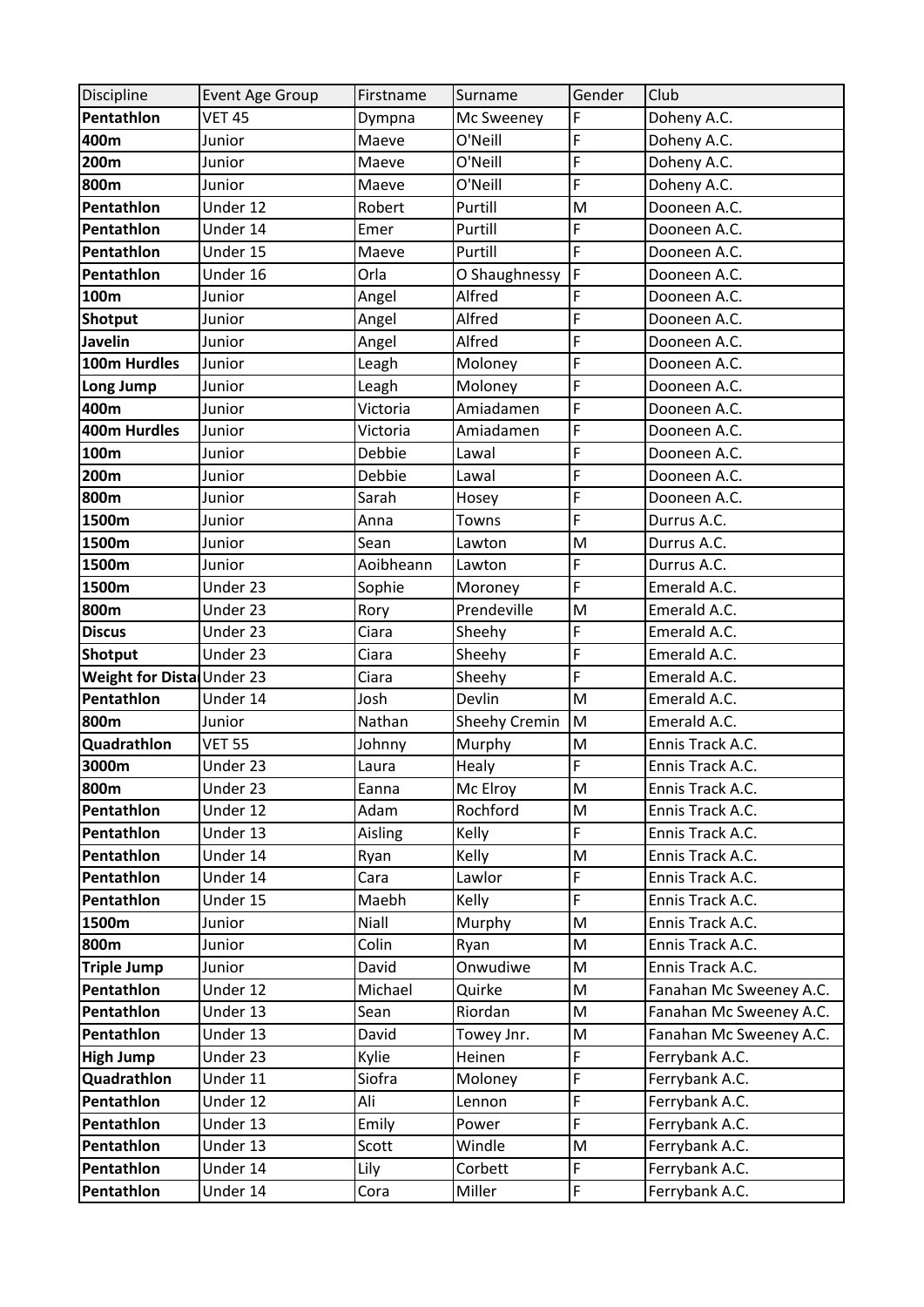| Discipline                | Event Age Group        | Firstname           | Surname           | Gender | Club                  |
|---------------------------|------------------------|---------------------|-------------------|--------|-----------------------|
| Pentathlon                | Under 15               | Jessica             | Cooke             | F      | Ferrybank A.C.        |
| 400m                      | Junior                 | Aisling             | Milner            | F      | Ferrybank A.C.        |
| 800m                      | Junior                 | Callum              | Hurley            | M      | Ferrybank A.C.        |
| 100m Hurdles              | Junior                 | Paula               | Igwe              | F      | Ferrybank A.C.        |
| 100m                      | Junior                 | Paula               | Igwe              | F      | Ferrybank A.C.        |
| Long Jump                 | Junior                 | Paula               | Igwe              | F      | Ferrybank A.C.        |
| Quadrathlon               | Under 11               | Anna                | Cullinane         | F      | Finisk Valley A.C.    |
| Quadrathlon               | Under 11               | Cathal              | Murphy            | M      | Finisk Valley A.C.    |
| Quadrathlon               | Under 11               | Lily                | Quann             | F      | Finisk Valley A.C.    |
| Pentathlon                | Under 13               | Lucy                | Raicevic          | F      | Finisk Valley A.C.    |
| Pentathlon                | Under 14               | Eddie               | Raicevic          | M      | Finisk Valley A.C.    |
| Quadrathlon               | Under 11               | Cliona              | Hurley            | F      | Grange/Fermoy A.C.    |
| 400m Hurdles              | Under 23               | Muireann            | De Faoite         | F      | Kenmare A.C.          |
| Long Jump                 | Junior                 | Beth                | Mccarthy          | F      | Kenmare A.C.          |
| <b>3000m Walk</b>         | Junior                 | Éabha               | De Faoite         | F      | Kenmare A.C.          |
| 800m                      | Junior                 | Oisin               | Lynch             | M      | Killarney Valley A.C. |
| 400m                      | Junior                 | Tadhg               | Galvin            | M      | Killarney Valley A.C. |
| 400m Hurdles              | Junior                 | <b>Tadhg</b>        | Galvin            | M      | Killarney Valley A.C. |
| 400m                      | Junior                 | Karl                | Mc Carthy         | M      | Killarney Valley A.C. |
| 800m                      | Junior                 | Jack                | O Leary           | M      | Killarney Valley A.C. |
| 1500m                     | Under 23               | Tommy               | Connolly          | M      | Leevale A.C.          |
| 800m                      | Under 23               | Tommy               | Connolly          | M      | Leevale A.C.          |
| 100m                      | $\overline{U}$ nder 23 | Colin               | Doyle             | M      | Leevale A.C.          |
| 200m                      | Under 23               | Colin               | Doyle             | M      | Leevale A.C.          |
| <b>Discus</b>             | Under 23               | Abbey               | Fitzgerald        | F      | Leevale A.C.          |
| <b>Javelin</b>            | Under 23               | Abbey               | Fitzgerald        | F      | Leevale A.C.          |
| Weight for Dista Under 23 |                        | Abbey               | Fitzgerald        | F      | Leevale A.C.          |
| 1500m                     | Under 23               | Charlie             | Gaffney           | M      | Leevale A.C.          |
| 110m Hurdles              | Under 23               | Jack                | Mcgrath           | M      | Leevale A.C.          |
| 100m                      | Under 23               | Jack                | Mcgrath           | M      | Leevale A.C.          |
| 200m                      | Under 23               | Jack                | Mcgrath           | M      | Leevale A.C.          |
| 100m                      | Under 23               | Conor               | Morey             | M      | Leevale A.C.          |
| Javelin                   | Under 23               | Katie               | Moynihan          | F      | Leevale A.C.          |
| 100m                      | Under 23               | Lauren              | O'Leary           | F      | Leevale A.C.          |
| 200m                      | Under 23               | Lauren              | O'Leary           | F      | Leevale A.C.          |
| 1500m                     | Under 23               | Ben                 | Smith             | M      | Leevale A.C.          |
| 3000m                     | Under 23               | Ben                 | Smith             | M      | Leevale A.C.          |
| 100m                      | Under 23               | Robert              | Twomey            | M      | Leevale A.C.          |
| 200m                      | Under 23               | Robert              | Twomey            | M      | Leevale A.C.          |
| Quadrathlon               | Under 11               | Aideen              | Hegarty           | F      | Leevale A.C.          |
| Quadrathlon               | Under 11               | Leah                | O Donovan         | F      | Leevale A.C.          |
| Pentathlon                | Under 13               | Rahman Amu Adekunle |                   | M      | Leevale A.C.          |
| Pentathlon                | Under 13               | Fionn               | Naughton          | M      | Leevale A.C.          |
| Pentathlon                | Under 13               | Elizabeth           | Sexton            | F      | Leevale A.C.          |
| Pentathlon                | Under 13               | Anna                | Vaughan ReddarF   |        | Leevale A.C.          |
| Pentathlon                | Under 14               | Georgia             | Hynes Mclaughli F |        | Leevale A.C.          |
| Pentathlon                | Under 14               | Aoibheann           | Lynch             | F      | Leevale A.C.          |
| Pentathlon                | Under 14               | Kate                | O'Donovan         | F      | Leevale A.C.          |
| Pentathlon                | Under 15               | Olive               | <b>Burger</b>     | F      | Leevale A.C.          |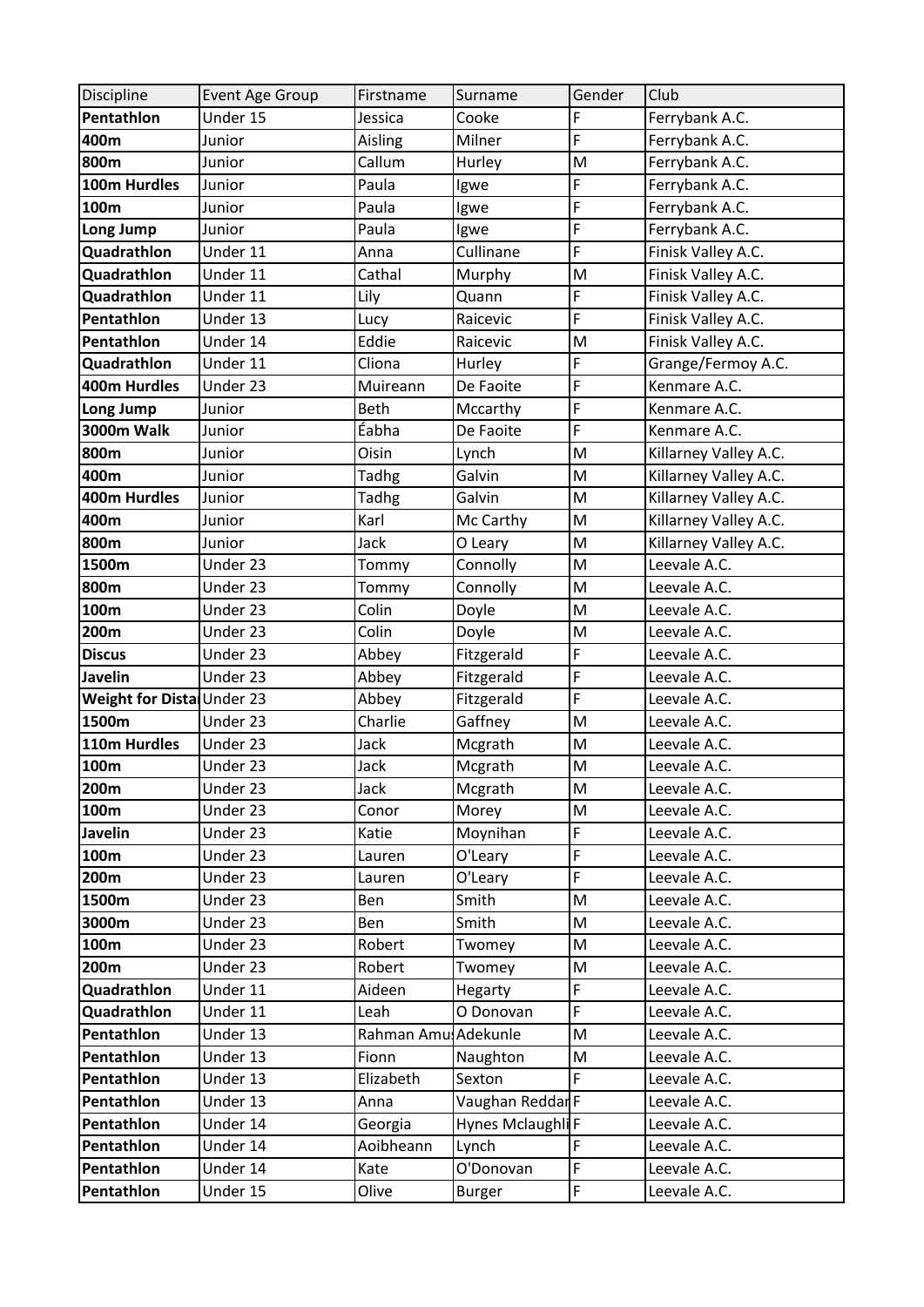| Discipline         | Event Age Group | Firstname     | Surname                      | Gender | Club         |
|--------------------|-----------------|---------------|------------------------------|--------|--------------|
| Pentathlon         | Under 15        | Caoimhe       | Daly                         | F      | Leevale A.C. |
| Pentathlon         | Under 15        | Oscar         | Naughton                     | M      | Leevale A.C. |
| Pentathlon         | Under 15        | Ryan          | Onoh                         | M      | Leevale A.C. |
| Pentathlon         | Under 16        | Ellie         | Vaughan ReddarF              |        | Leevale A.C. |
| 100m               | Junior          | Fatima        | Amusa                        | F      | Leevale A.C. |
| 200m               | Junior          | Fatima        | Amusa                        | F      | Leevale A.C. |
| 100m Hurdles       | Junior          | Okwu          | <b>Backari</b>               | F      | Leevale A.C. |
| Long Jump          | Junior          | Okwu          | Backari                      | F      | Leevale A.C. |
| 400m               | Junior          | Zoe           | Conway                       | F      | Leevale A.C. |
| 1500m              | Junior          | Claire        | Crowley                      | F      | Leevale A.C. |
| 800m               | Junior          | Claire        | Crowley                      | F      | Leevale A.C. |
| 800m               | Junior          | Nicole        | Dinan                        | F      | Leevale A.C. |
| 100m               | Junior          | Abbie         | Dorney                       | F      | Leevale A.C. |
| 200m               | Junior          | Abbie         | Dorney                       | F      | Leevale A.C. |
| <b>Shotput</b>     | Junior          | <b>Briana</b> | Onoh                         | F      | Leevale A.C. |
| <b>Pole Vault</b>  | Junior          | Orla          | O'Sullivan                   | F      | Leevale A.C. |
| Long Jump          | Junior          | Orla          | O'Sullivan                   | F      | Leevale A.C. |
| <b>Triple Jump</b> | Junior          | Orla          | O'Sullivan                   | F      | Leevale A.C. |
| 1500m              | Junior          | Conor         | Twomey                       | M      | Leevale A.C. |
| 1500m              | Junior          | Fiachra       | Wall                         | M      | Leevale A.C. |
| 3000m              | Junior          | Fiachra       | Wall                         | M      | Leevale A.C. |
| <b>Triple Jump</b> | Junior          | Matthew       | Wilkins                      | M      | Leevale A.C. |
| 1500m              | Junior          | Aislinn       | Austin                       | F      | Leevale A.C. |
| 3000m              | Junior          | Aislinn       | Austin                       | F      | Leevale A.C. |
| 100m               | Junior          | Gabriella     | Bowen                        | F      | Leevale A.C. |
| Long Jump          | Junior          | Gabriella     | Bowen                        | F      | Leevale A.C. |
| 110m Hurdles       | Junior          | Sean          | Carmody                      | M      | Leevale A.C. |
| 3000m              | Junior          | Liam          | Cassidy                      | M      | Leevale A.C. |
| 400m               | Junior          | Ayisha        | Clinton                      | F      | Leevale A.C. |
| 1500m              | Junior          | Sorcha        | Daly                         | F      | Leevale A.C. |
| 3000m              | Junior          | Sorcha        | Daly                         | F      | Leevale A.C. |
| <b>Pole Vault</b>  | Junior          | Joshua        | Fitzgerald                   | M      | Leevale A.C. |
| 400m               | Junior          | Maire         | Hynes Mclaughli <sup>F</sup> |        | Leevale A.C. |
| 1500m              | Junior          | Clodagh       | Kelleher                     | F      | Leevale A.C. |
| 3000m              | Junior          | Clodagh       | Kelleher                     | F      | Leevale A.C. |
| 800m               | Junior          | Matthew       | Lee                          | M      | Leevale A.C. |
| <b>Discus</b>      | Junior          | Kate          | Naughton                     | F      | Leevale A.C. |
| 800m               | Junior          | Katie         | O Keeffe                     | F      | Leevale A.C. |
| 1500m              | Junior          | Lydia         | Walshe                       | F      | Leevale A.C. |
| <b>Discus</b>      | Junior          | Alex          | Ademola                      | M      | Leevale A.C. |
| <b>Pole Vault</b>  | Junior          | Alex          | Ademola                      | M      | Leevale A.C. |
| Shotput            | Junior          | Alex          | Ademola                      | M      | Leevale A.C. |
| <b>Pole Vault</b>  | Junior          | Una           | <b>Brice</b>                 | F      | Leevale A.C. |
| 1500m              | Junior          | Daniel        | <b>Buckley</b>               | M      | Leevale A.C. |
| 800m               | Junior          | Daniel        | <b>Buckley</b>               | M      | Leevale A.C. |
| 110m Hurdles       | Junior          | Conor         | Callinan                     | M      | Leevale A.C. |
| <b>Pole Vault</b>  | Junior          | Conor         | Callinan                     | M      | Leevale A.C. |
| 100m               | Junior          | Samuel        | Curtis                       | M      | Leevale A.C. |
| 200m               | Junior          | Samuel        | Curtis                       | M      | Leevale A.C. |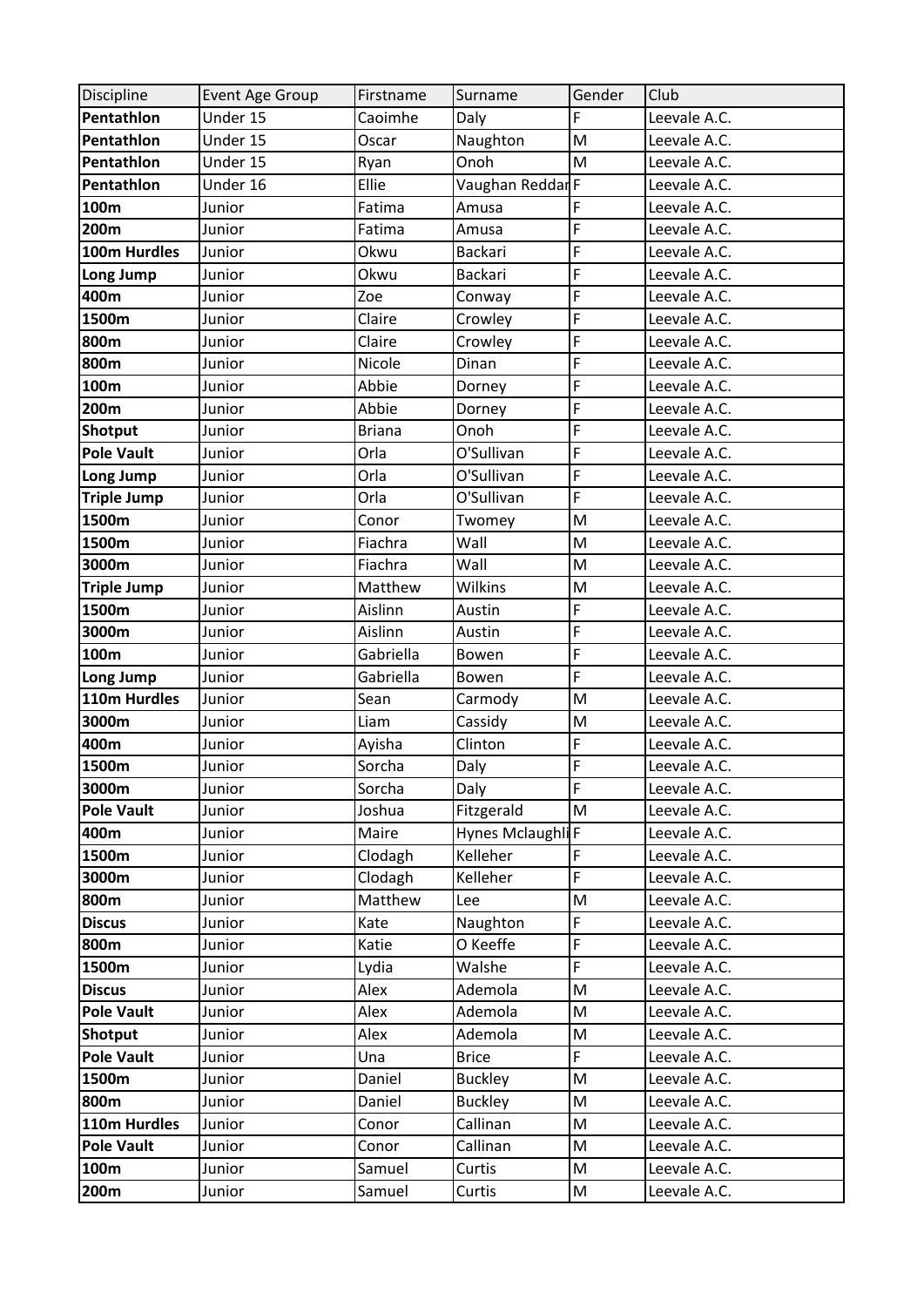| Discipline                      | Event Age Group | Firstname      | Surname        | Gender | Club               |
|---------------------------------|-----------------|----------------|----------------|--------|--------------------|
| 400m                            | Junior          | Emma           | Goulding       | F      | Leevale A.C.       |
| 800m                            | Junior          | Emma           | Goulding       | F      | Leevale A.C.       |
| 800m                            | Junior          | Alan           | Harrington     | M      | Leevale A.C.       |
| 800m                            | Junior          | Darragh        | Keily          | M      | Leevale A.C.       |
| 100m                            | Junior          | Igor           | Marczak        | M      | Leevale A.C.       |
| 200m                            | Junior          | Igor           | Marczak        | M      | Leevale A.C.       |
| 100m                            | Junior          | Colin          | Murphy         | M      | Leevale A.C.       |
| 400m                            | Junior          | Ciara          | O'Mahony       | F      | Leevale A.C.       |
| 100m                            | Junior          | Yasin          | Salim said     | M      | Leevale A.C.       |
| 200m                            | Junior          | Yasin          | Salim said     | M      | Leevale A.C.       |
| 100m Hurdles                    | Junior          | Lucy-May       | Sleeman        | F      | Leevale A.C.       |
| 100m                            | Junior          | Lucy-May       | Sleeman        | F      | Leevale A.C.       |
| 200m                            | Junior          | Lucy-May       | Sleeman        | F      | Leevale A.C.       |
| 1500m                           | Junior          | Neasa          | Wall           | F      | Leevale A.C.       |
| 800m                            | Junior          | Neasa          | Wall           | F      | Leevale A.C.       |
| 400m                            | Junior          | Oisin          | Whyte          | M      | Leevale A.C.       |
| 800m                            | Junior          | Oisin          | Whyte          | M      | Leevale A.C.       |
| 1500m                           | Junior          | Jane           | <b>Buckley</b> | F      | Leevale A.C.       |
| 3000m                           | Junior          | Jane           | <b>Buckley</b> | F      | Leevale A.C.       |
| 400m                            | Junior          | Josh           | O'Mahony       | M      | Leevale A.C.       |
| 800m                            | Junior          | Josh           | O'Mahony       | M      | Leevale A.C.       |
| 1500m                           | Junior          | Stephen        | O'Shea         | M      | Leevale A.C.       |
| 800m                            | Junior          | Stephen        | O'Shea         | M      | Leevale A.C.       |
| Quadrathlon                     | <b>VET 50</b>   | Pj             | O Rourke       | M      | Limerick A.C.      |
| Quadrathlon                     | Under 11        | <b>Myles</b>   | Anderson       | M      | Limerick A.C.      |
| 100m                            | Junior          | Rex            | Nyamakazi      | M      | Limerick A.C.      |
| 200m                            | Junior          | Rex            | Nyamakazi      | M      | Limerick A.C.      |
| <b>Triple Jump</b>              | Junior          | Aaron          | O'Connor       | M      | Limerick A.C.      |
| 200m                            | Junior          | Aoife          | Ryan           | F      | Limerick A.C.      |
| 200m                            | Junior          | Darragh        | Murphy         | M      | Limerick A.C.      |
| 100m                            | Under 23        | Sinead         | Hunt           | F      | Lios Tuathail A.C. |
| 200m                            | Under 23        | Sinead         | Hunt           | F      | Lios Tuathail A.C. |
| Pentathlon                      | Under 12        | Donnacha       | Quilter        | M      | Lios Tuathail A.C. |
| Pentathlon                      | Under 16        | Mollie         | O Riordan      | F      | Lios Tuathail A.C. |
| <b>Discus</b>                   | Junior          | Aoibhínn       | Harte          | F      | Lios Tuathail A.C. |
| Shotput                         | Junior          | Aoibhínn       | Harte          | F      | Lios Tuathail A.C. |
| Weight for Dista Junior         |                 | Aoibhínn       | Harte          | F      | Lios Tuathail A.C. |
| 100m                            | Junior          | Rachel         | Neylon         | F      | Lios Tuathail A.C. |
| 400m                            | Junior          | <b>Brendan</b> | O Leary        | M      | Lios Tuathail A.C. |
| 200m                            | Junior          | Brendan        | O Leary        | M      | Lios Tuathail A.C. |
| 100m                            | Junior          | Megan          | Lynch          | F      | Lios Tuathail A.C. |
| 200m                            | Junior          | Megan          | Lynch          | F      | Lios Tuathail A.C. |
| 100m                            | Junior          | Rory           | Lynn           | M      | Lios Tuathail A.C. |
| 200m                            | Junior          | Rory           | Lynn           | M      | Lios Tuathail A.C. |
| <b>Discus</b>                   | Junior          | Padraic        | Mc Carthy      | M      | Lios Tuathail A.C. |
| Shotput                         | Junior          | Padraic        | Mc Carthy      | M      | Lios Tuathail A.C. |
| <b>Weight for Distal Junior</b> |                 | Padraic        | Mc Carthy      | M      | Lios Tuathail A.C. |
| 400m                            | Junior          | Rebecca        | Falvey         | F      | Lios Tuathail A.C. |
| 200m                            | Junior          | Rebecca        | Falvey         | F      | Lios Tuathail A.C. |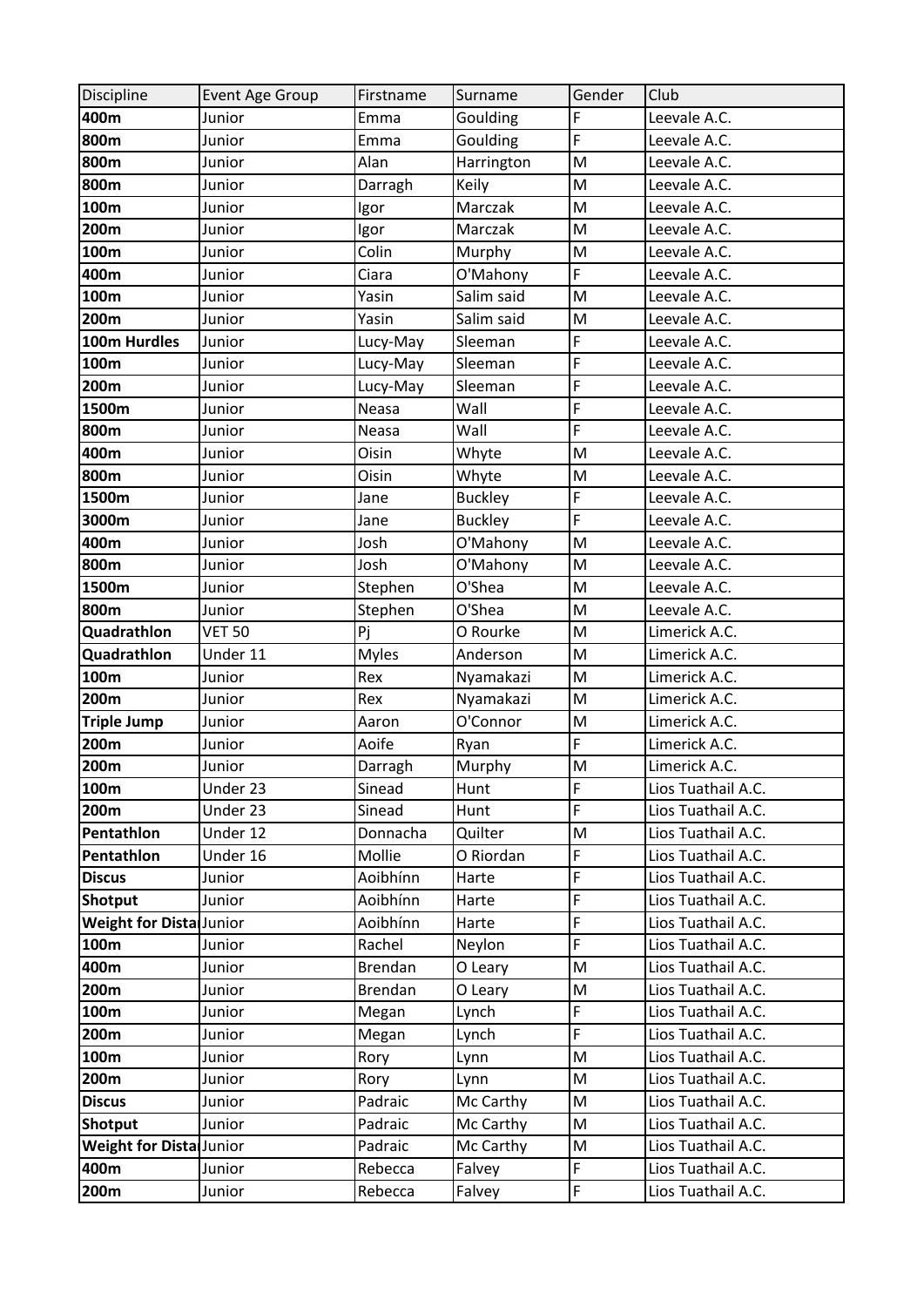| Discipline                 | Event Age Group    | Firstname            | Surname             | Gender                                                                                | Club                                       |
|----------------------------|--------------------|----------------------|---------------------|---------------------------------------------------------------------------------------|--------------------------------------------|
| Long Jump                  | Junior             | Rebecca              | Falvey              | F                                                                                     | Lios Tuathail A.C.                         |
| 100m                       | Junior             | Sean                 | Mahony              | $\mathsf{M}$                                                                          | Lios Tuathail A.C.                         |
| 200m                       | Junior             | Sean                 | Mahony              | $\mathsf{M}% _{T}=\mathsf{M}_{T}\!\left( a,b\right) ,\ \mathsf{M}_{T}=\mathsf{M}_{T}$ | Lios Tuathail A.C.                         |
| Long Jump                  | Junior             | Sean                 | Mahony              | M                                                                                     | Lios Tuathail A.C.                         |
| 3000m SC                   | Junior             | Robert               | Troy                | M                                                                                     | Liscarroll A.C.                            |
| <b>High Jump</b>           | Junior             | Aoife                | O'Sullivan          | F                                                                                     | Liscarroll A.C.                            |
| <b>Javelin</b>             | Junior             | Leanne               | Healy               | F                                                                                     | Marian A.C.                                |
| Quadrathlon                | Under 11           | Sorcha               | O Driscoll          | F                                                                                     | Midleton A.C.                              |
| Pentathlon                 | Under 12           | Ellie                | Coughlan            | F                                                                                     | Midleton A.C.                              |
| Pentathlon                 | Under 12           | Michael              | Mc Manus            | M                                                                                     | Midleton A.C.                              |
| Pentathlon                 | Under 12           | Szymon               | Zajko               | M                                                                                     | Midleton A.C.                              |
| Pentathlon                 | Under 13           | Abigail              | Duggan              | F                                                                                     | Midleton A.C.                              |
| Pentathlon                 | Under 13           | Max                  | Smiddy              | $\mathsf{M}% _{T}=\mathsf{M}_{T}\!\left( a,b\right) ,\ \mathsf{M}_{T}=\mathsf{M}_{T}$ | Midleton A.C.                              |
| Pentathlon                 | Under 14           | Ava                  | Coughlan            | F                                                                                     | Midleton A.C.                              |
| Pentathlon                 | Under 14           | Elle - Kate          | Mc Rae              | F                                                                                     | Midleton A.C.                              |
| Pentathlon                 | Under 14           | Oscar                | Smiddy              | M                                                                                     | Midleton A.C.                              |
| Pentathlon                 | Under 16           | Matthew              | Herbert             | M                                                                                     | Midleton A.C.                              |
| 100m                       | Junior             | Kyle                 | Kamden              | M                                                                                     | Midleton A.C.                              |
| 200m                       | Junior             | Luke                 | <b>Butler</b>       | M                                                                                     | Midleton A.C.                              |
| 800m                       | Junior             | Dinny                | Mc lean             | M                                                                                     | Midleton A.C.                              |
| <b>Hammer</b>              | Junior             | Leah                 | Parker              | F                                                                                     | Midleton A.C.                              |
| <b>Discus</b>              | Junior             | Leah                 | Parker              | F                                                                                     | Midleton A.C.                              |
| <b>Pole Vault</b>          | Under 23           | Adam                 | O'Dwyer             | $\mathsf{M}% _{T}=\mathsf{M}_{T}\!\left( a,b\right) ,\ \mathsf{M}_{T}=\mathsf{M}_{T}$ | Moycarkey Coolcroo A.C.                    |
| 400m                       | Under 23           | David                | Ryan                | M                                                                                     | Moycarkey Coolcroo A.C.                    |
| 200m                       | Under 23           | David                | Ryan                | M                                                                                     | Moycarkey Coolcroo A.C.                    |
| 100m                       | Under 23           | Katie                | <b>Bergin</b>       | F                                                                                     | Moyne A.C.                                 |
| 200m                       | Under 23           | Katie                | <b>Bergin</b>       | F                                                                                     | Moyne A.C.                                 |
| Pentathlon                 | Under 12           | Gerard               | Delaney             | $\mathsf{M}% _{T}=\mathsf{M}_{T}\!\left( a,b\right) ,\ \mathsf{M}_{T}=\mathsf{M}_{T}$ | Moyne A.C.                                 |
| <b>Discus</b>              | Under 23           | Sean                 | Carolan             | M                                                                                     | Nenagh Olympic A.C.                        |
| <b>Pole Vault</b>          | Under 23           | Sean                 | Carolan             | M                                                                                     | Nenagh Olympic A.C.                        |
| 400m                       | Under 23           | Jack                 | Hickey              | M                                                                                     | Nenagh Olympic A.C.                        |
| 100m                       | Under 23           | Darragh              | Miniter             | M                                                                                     | Nenagh Olympic A.C.                        |
| <b>Discus</b>              | Under 23           | Darragh              | Miniter             | M                                                                                     | Nenagh Olympic A.C.                        |
| Shotput                    | Under 23           | Darragh              | Miniter             | M                                                                                     | Nenagh Olympic A.C.                        |
| Hammer<br><b>Decathlon</b> | Under 23<br>Senior | <b>Brian</b><br>Mark | Naughton            | M<br>M                                                                                | Nenagh Olympic A.C.<br>Nenagh Olympic A.C. |
| <b>High Jump</b>           | Junior             | Ava                  | Tierney<br>Rochford | F                                                                                     | Nenagh Olympic A.C.                        |
| <b>Pole Vault</b>          | Junior             | Ava                  | Rochford            | F                                                                                     | Nenagh Olympic A.C.                        |
| <b>Pole Vault</b>          | Junior             | Ben                  | Connolly            | M                                                                                     | Nenagh Olympic A.C.                        |
| <b>Pole Vault</b>          | Junior             | Jodie                | Mc grath            | F                                                                                     | Nenagh Olympic A.C.                        |
| 3000m                      | Junior             | Niamh                | Cunneen             | F                                                                                     | Nenagh Olympic A.C.                        |
| 400m                       |                    | Tom                  | McCutcheon          | M                                                                                     | Nenagh Olympic A.C.                        |
| 100m                       | Under 23           | Oscar                | Ottman              | M                                                                                     | Newport A.C.                               |
| Pentathlon                 | Under 13           | Clara                | Whelan              | F                                                                                     | North Cork A.C.                            |
| <b>Shotput</b>             | Junior             | Callum               | Keating             | M                                                                                     | North Cork A.C.                            |
| 400m                       | Under 23           | Eoin                 | Redmond             | M                                                                                     | Riverstick/Kinsale A.C.                    |
| 100m                       | Junior             | Erhan                | Farley              | M                                                                                     | Riverstick/Kinsale A.C.                    |
| 200m                       | Junior             | Erhan                | Farley              | M                                                                                     | Riverstick/Kinsale A.C.                    |
| 100m                       | Junior             | Ethan                | Quary               | ${\sf M}$                                                                             | Riverstick/Kinsale A.C.                    |
|                            |                    |                      |                     |                                                                                       |                                            |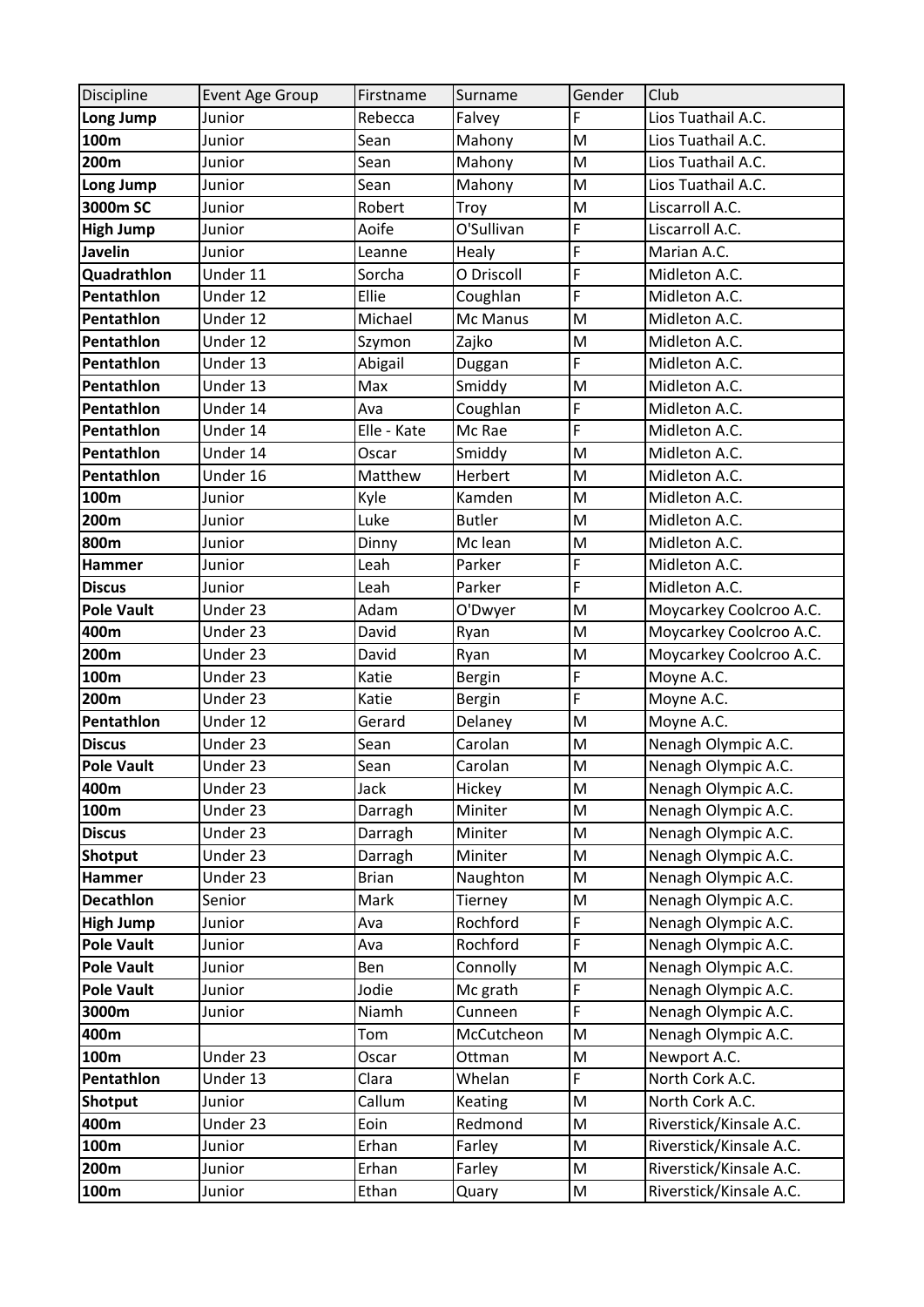| Discipline                              | Event Age Group        | Firstname     | Surname                 | Gender                                                                                                     | Club                               |
|-----------------------------------------|------------------------|---------------|-------------------------|------------------------------------------------------------------------------------------------------------|------------------------------------|
| 200m                                    | Junior                 | Ethan         | Quary                   | M                                                                                                          | Riverstick/Kinsale A.C.            |
| Long Jump                               | Junior                 | Ethan         | Quary                   | $\mathsf{M}$                                                                                               | Riverstick/Kinsale A.C.            |
| 100m                                    | Junior                 | Katie         | O'Regan                 | F                                                                                                          | Riverstick/Kinsale A.C.            |
| 200m                                    | Junior                 | Katie         | O'Regan                 | F                                                                                                          | Riverstick/Kinsale A.C.            |
| Long Jump                               | Junior                 | Katie         | O'Regan                 | F                                                                                                          | Riverstick/Kinsale A.C.            |
| 100m                                    | Junior                 | Max           | O'Reilly                | M                                                                                                          | Riverstick/Kinsale A.C.            |
| 200m                                    | Junior                 | Max           | O'Reilly                | M                                                                                                          | Riverstick/Kinsale A.C.            |
| Long Jump                               | Junior                 | Max           | O'Reilly                | M                                                                                                          | Riverstick/Kinsale A.C.            |
| 400m                                    | Junior                 | Praise        | Wenegieme               | M                                                                                                          | Riverstick/Kinsale A.C.            |
| 100m                                    | Junior                 | Glory         | Wenegieme               | M                                                                                                          | Riverstick/Kinsale A.C.            |
| 200m                                    | Junior                 | Glory         | Wenegieme               | $\mathsf{M}% _{T}=\mathsf{M}_{T}\!\left( a,b\right) ,\ \mathsf{M}_{T}=\mathsf{M}_{T}$                      | Riverstick/Kinsale A.C.            |
| <b>3000m Walk</b>                       | <b>Masters</b>         | Serena        | Griffin                 | F                                                                                                          | St. Brendan's A.C. (Kerry)         |
| <b>3000m Walk</b>                       | Masters                | Irene         | <b>Butler</b>           | F                                                                                                          | St. Brendan's A.C. (Kerry)         |
| <b>3000m Walk</b>                       | <b>Masters</b>         | Moira         | Horgan                  | F                                                                                                          | St. Brendan's A.C. (Kerry)         |
| Pentathlon                              | <b>VET 45</b>          | Stephen       | Wallace                 | M                                                                                                          | St. Brendan's A.C. (Kerry)         |
| Quadrathlon                             | <b>VET 50</b>          | Artur         | Nowak                   | M                                                                                                          | St. Brendan's A.C. (Kerry)         |
| 5000m Walk                              | <b>Masters</b>         | David         | Kissane                 | $\mathsf{M}% _{T}=\mathsf{M}_{T}\!\left( a,b\right) ,\ \mathsf{M}_{T}=\mathsf{M}_{T}$                      | St. Brendan's A.C. (Kerry)         |
| 5000m Walk                              | <b>Masters</b>         | Denis         | Foley                   | M                                                                                                          | St. Brendan's A.C. (Kerry)         |
| <b>3000m Walk</b>                       | <b>Masters</b>         | Tina          | O Connell               | F                                                                                                          | St. Brendan's A.C. (Kerry)         |
| Quadrathlon                             | Under 11               | Katie         | <b>Butler</b>           | F                                                                                                          | St. Brendan's A.C. (Kerry)         |
| Quadrathlon                             | Under 11               | Ruby          | Wallace                 | F                                                                                                          | St. Brendan's A.C. (Kerry)         |
| Pentathlon                              | Under 12               | Aoibhinn      | O Driscoll              | F                                                                                                          | St. Brendan's A.C. (Kerry)         |
| Pentathlon                              | $\overline{U}$ nder 12 | Daniel        | O Leary                 | M                                                                                                          | St. Brendan's A.C. (Kerry)         |
| Pentathlon                              | Under 13               | Cori          | Boylan                  | F                                                                                                          | St. Brendan's A.C. (Kerry)         |
| Pentathlon                              | Under 13               | Maddison      | O Connor                | F                                                                                                          | St. Brendan's A.C. (Kerry)         |
| Pentathlon                              | Under 13               | Conor         | O Sullivan              | M                                                                                                          | St. Brendan's A.C. (Kerry)         |
| Quadrathlon                             | <b>VET 60</b>          | Steve         | Dunning                 | $\mathsf{M}% _{T}=\mathsf{M}_{T}\!\left( a,b\right) ,\ \mathsf{M}_{T}=\mathsf{M}_{T}$                      | St. Catherine's A.C.               |
| 400m                                    | Junior                 | Senan         | O Reilly                | $\mathsf{M}% _{T}=\mathsf{M}_{T}\!\left( a,b\right) ,\ \mathsf{M}_{T}=\mathsf{M}_{T}$                      | St. Catherine's A.C.               |
| 800m                                    | Junior                 | Senan         | O Reilly                | M                                                                                                          | St. Catherine's A.C.               |
| Pentathlon                              | Under 12               | Jonah         | Quinn                   | M                                                                                                          | St. Cronan's A.C.                  |
| Pentathlon                              | Under 13               | Emma          | Casey                   | F                                                                                                          | Star of the Laune A.C.             |
| Hammer                                  | Under 23               | Fiona         | Hennessy                | F                                                                                                          | Templemore A.C.                    |
| Shotput                                 | Under 23               | Fiona         | Hennessy                | F<br>F                                                                                                     | Templemore A.C.                    |
| Weight for Dista Under 23<br>Pentathlon | Under 13               | Fiona         | Hennessy                | M                                                                                                          | Templemore A.C.<br>Templemore A.C. |
| Hammer                                  | Junior                 | Donal<br>Liam | Ryan                    | M                                                                                                          | Templemore A.C.                    |
| Shotput                                 | Junior                 | Liam          | Bergin<br><b>Bergin</b> | M                                                                                                          | Templemore A.C.                    |
| Long Jump                               | Junior                 | Lucy          | Fitzgerald              | F                                                                                                          | Tipperary Town A.C.                |
| <b>Triple Jump</b>                      | Junior                 | Lucy          | Fitzgerald              | F                                                                                                          | Tipperary Town A.C.                |
| 100m                                    | Under 23               | Cillian       | Griffin                 | M                                                                                                          | Tralee Harriers A.C.               |
| 200m                                    | Under 23               | Cillian       | Griffin                 | M                                                                                                          | Tralee Harriers A.C.               |
| Long Jump                               | Under 23               | Cillian       | Griffin                 | M                                                                                                          | Tralee Harriers A.C.               |
| 100m                                    | Under 23               | <b>Basit</b>  | Oyebanji                | $\mathsf{M}% _{T}=\mathsf{M}_{T}\!\left( a,b\right) ,\ \mathsf{M}_{T}=\mathsf{M}_{T}\!\left( a,b\right) ,$ | Tralee Harriers A.C.               |
| Quadrathlon                             | Under 11               | Jace          | Flynn                   | $\mathsf{M}% _{T}=\mathsf{M}_{T}\!\left( a,b\right) ,\ \mathsf{M}_{T}=\mathsf{M}_{T}$                      | Tralee Harriers A.C.               |
| Quadrathlon                             | Under 11               | Rylan         | Flynn                   | M                                                                                                          | Tralee Harriers A.C.               |
| Quadrathlon                             | Under 11               | Emma          | Lacey                   | F                                                                                                          | Tralee Harriers A.C.               |
| Quadrathlon                             | Under 11               | Jessica       | Lacey                   | F                                                                                                          | Tralee Harriers A.C.               |
| Quadrathlon                             | Under 11               | Juliet        | Pierse                  | F                                                                                                          | Tralee Harriers A.C.               |
| Quadrathlon                             | Under 11               | Hannah        | Redican                 | F                                                                                                          | Tralee Harriers A.C.               |
|                                         |                        |               |                         |                                                                                                            |                                    |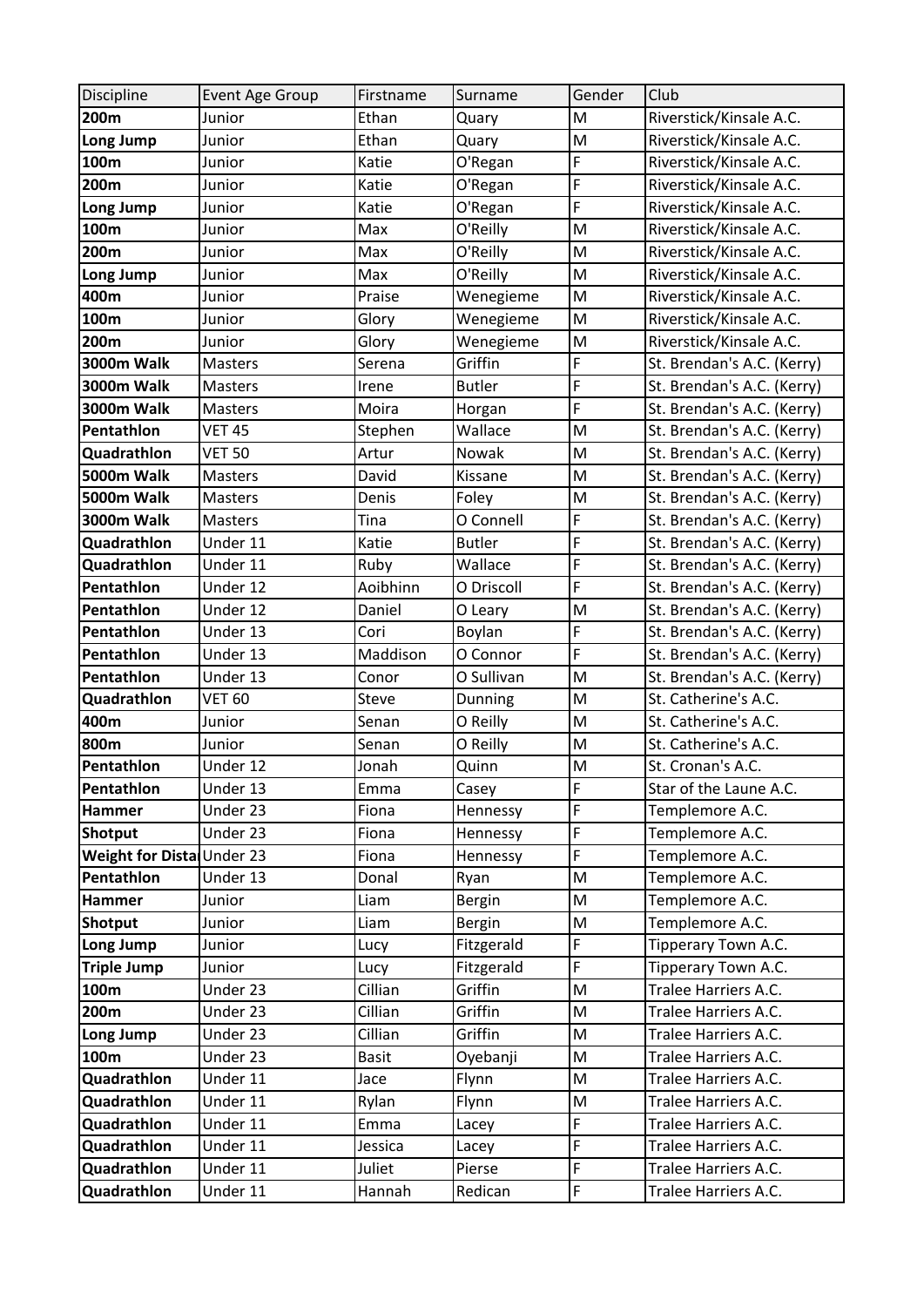| Discipline                | Event Age Group | Firstname | Surname        | Gender                                                                                | Club                 |
|---------------------------|-----------------|-----------|----------------|---------------------------------------------------------------------------------------|----------------------|
| Pentathlon                | Under 12        | Alannah   | Crossan        | F                                                                                     | Tralee Harriers A.C. |
| Pentathlon                | Under 12        | Sophie    | Mulgrew        | F                                                                                     | Tralee Harriers A.C. |
| Pentathlon                | Under 12        | Holly     | O Neill        | F                                                                                     | Tralee Harriers A.C. |
| Pentathlon                | Under 13        | Stephen   | Harty          | M                                                                                     | Tralee Harriers A.C. |
| Pentathlon                | Under 13        | Ethan     | Lacey          | M                                                                                     | Tralee Harriers A.C. |
| Pentathlon                | Under 13        | Alex      | Nealon         | M                                                                                     | Tralee Harriers A.C. |
| Pentathlon                | Under 13        | Evan      | Nealon         | M                                                                                     | Tralee Harriers A.C. |
| 100m                      | Junior          | Muireann  | Mc Elligott    | F                                                                                     | Tralee Harriers A.C. |
| 200m                      | Junior          | Muireann  | Mc Elligott    | F                                                                                     | Tralee Harriers A.C. |
| <b>Discus</b>             | Junior          | Kirbyanne | Ryan           | F                                                                                     | Tralee Harriers A.C. |
| Shotput                   | Junior          | Kirbyanne | Ryan           | F                                                                                     | Tralee Harriers A.C. |
| Pentathlon                | Under 14        | Zoe       | Quinn          | F                                                                                     | Tulla A.C.           |
| Pentathlon                | Under 15        | Isabel    | Maher          | F                                                                                     | Tulla A.C.           |
| Pentathlon                | Under 15        | Evie      | Quinn          | F                                                                                     | Tulla A.C.           |
| Quadrathlon               | <b>VET 50</b>   | Paschal   | Halley         | M                                                                                     | Waterford A.C.       |
| <b>Hammer</b>             | Under 23        | Cormac    | Farrell        | M                                                                                     | Waterford A.C.       |
| Weight for Dista Under 23 |                 | Cormac    | Farrell        | M                                                                                     | Waterford A.C.       |
| 400m                      | Under 23        | Eoin      | Kenny          | M                                                                                     | Waterford A.C.       |
| 100m Hurdles              | Under 23        | Emily     | O Mahony       | F                                                                                     | Waterford A.C.       |
| Long Jump                 | Under 23        | Emily     | O Mahony       | F                                                                                     | Waterford A.C.       |
| <b>Triple Jump</b>        | Under 23        | Emily     | O Mahony       | F                                                                                     | Waterford A.C.       |
| Pentathlon                | Under 13        | Erin      | <b>Butler</b>  | F                                                                                     | Waterford A.C.       |
| Pentathlon                | Under 13        | Sorcha    | Gallagher      | F                                                                                     | Waterford A.C.       |
| Pentathlon                | Under 13        | Arwen     | Mulligan       | F                                                                                     | Waterford A.C.       |
| Pentathlon                | Under 13        | Jessica   | Voldan         | F                                                                                     | Waterford A.C.       |
| Pentathlon                | Under 14        | Lucy      | Clinton        | F                                                                                     | Waterford A.C.       |
| Pentathlon                | Under 15        | Cassandra | Abullo         | F                                                                                     | Waterford A.C.       |
| Pentathlon                | Under 15        | Finlay    | Mc Hardy       | M                                                                                     | Waterford A.C.       |
| <b>Javelin</b>            | Junior          | Adam      | <b>Browne</b>  | M                                                                                     | Waterford A.C.       |
| <b>Triple Jump</b>        | Junior          | Adam      | <b>Browne</b>  | $\mathsf{M}% _{T}=\mathsf{M}_{T}\!\left( a,b\right) ,\ \mathsf{M}_{T}=\mathsf{M}_{T}$ | Waterford A.C.       |
| Long Jump                 | Junior          | Evan      | Hayes          | ${\sf M}$                                                                             | Waterford A.C.       |
| <b>Triple Jump</b>        | Junior          | Evan      | Hayes          | M                                                                                     | Waterford A.C.       |
| 800m                      | Under 23        | Lucy      | Holmes         | $\mathsf F$                                                                           | West Waterford A.C.  |
| <b>3000m Walk</b>         | Junior          | Doireann  | Ní icí         | F                                                                                     | West Waterford A.C.  |
| <b>Discus</b>             | Junior          | Saoirse   | Quinn          | F                                                                                     | West Waterford A.C.  |
| 3000m                     | Junior          | Mark      | Blackwell      | M                                                                                     | West Waterford A.C.  |
| 800m                      | Junior          | Jude      | <b>Buckley</b> | M                                                                                     | Youghal A.C.         |
| <b>Pole Vault</b>         | Junior          | Poppi     | Devereaux      | F                                                                                     | Youghal A.C.         |
| 1500m                     | Junior          | Avril     | Millerick      | F                                                                                     | Youghal A.C.         |
| 800m                      | Junior          | Avril     | Millerick      | F                                                                                     | Youghal A.C.         |
| 400m Hurdles              | Junior          | Grace     | Rooney         | F                                                                                     | Youghal A.C.         |
| 800m                      | Junior          | Emma      | Landers        | $\mathsf F$                                                                           | Youghal A.C.         |